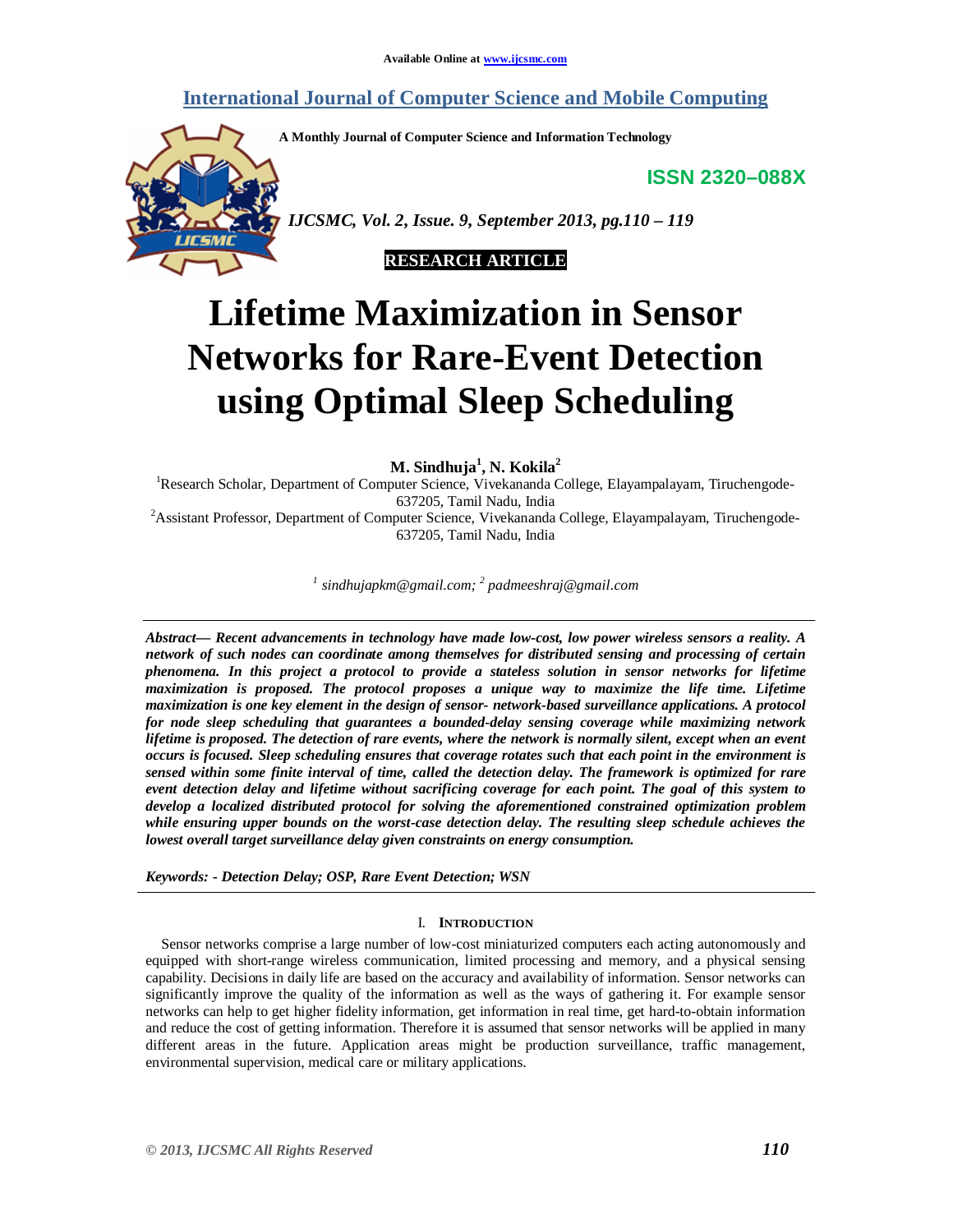

Fig 1Example Sensor Network

One of the important parts of a wireless sensor networks is the communication between the nodes. The character of the communication used in a wireless sensor networks has a huge impact on the usability of a sensor network. For example, the lifetime of a sensor networks in which single nodes are battery-powered is essentially influenced by the used communication patterns.

Therefore a lot of research in wireless sensor networks is currently focused on the communication aspect. To be able to optimize communication in wireless sensor networks it is important to consider all communication layers. The goal of this special session is to present and discuss current problems on the various communication layers.

The advances in science and technology are deeply intertwined. The telescope enables a deeper understanding of astronomy, the microscope brings bacteria into view, and satellites survey the Earth's surface, expanding what I can perceive and measure.

Now, I can use computers to visualize, through numerical simulation. This trend has advanced with the prolonged exponential growth in the underlying semiconductor technology. The number of transistors on a costeffective chip and, therefore, the processing or storage capacity of that chip, double every year or two, following Moore's law. While it has provided ever more computing power, researchers are now applying this technology in ways that enable a new role for compute in science.

A given computing capacity becomes exponentially compute smaller and cheaper with each passing year. Researchers can use the semiconductor manufacturing technique that underlie this miniaturization to build radios and exceptionally small mechanical structures that sense fields and forces in the physical world. These inexpensive low-power communication devices can be deployed throughout a physical space, providing dense sensing close to physical phenomena, processing and communicating this information and coordinating actions with other nodes. Combining these capabilities with the system software technology that forms the internet makes it possible to instrument the world with increasing fidelity.

To realize this opportunity, information technology must address a new collection of challenges. The individual devices in a wireless sensor (WSN) are inherently resource constrained. They have limited processing speed, storage capacity, and communication bandwidth.

These devices have substantial processing capability in the aggregate, but not individually, so I must combine their many vantage points on the physical phenomena within the network itself. In most settings, the network must operate for long periods of time and the nodes are wireless, so the available energy resources-whether batteries, energy harvesting, or both- limit their all operation.

To minimize energy consumption, moist of the devices components, including the radio, will likely be turned off most of the time. Because they are so closely coupled to a changing physical world, the nodes forming the network will experience wide variations in connectivity and will be subject to potentially harsh environment conditions.

Their dense deployment generally means that there will be a high degree of interaction between nodes, both positive and negative. Each of these factors further complicates the networking protocols. Despite these operational factors, deploying and maintaining the nodes must remain inexpensive.

Because manually configuring large networks of small devices is impractical, the nodes must organize themselves and provide a means of programming and managing the network as an assembler, rather than administering individual devices. Overcoming these challenges will let computer technology fill a new role in the progress of science.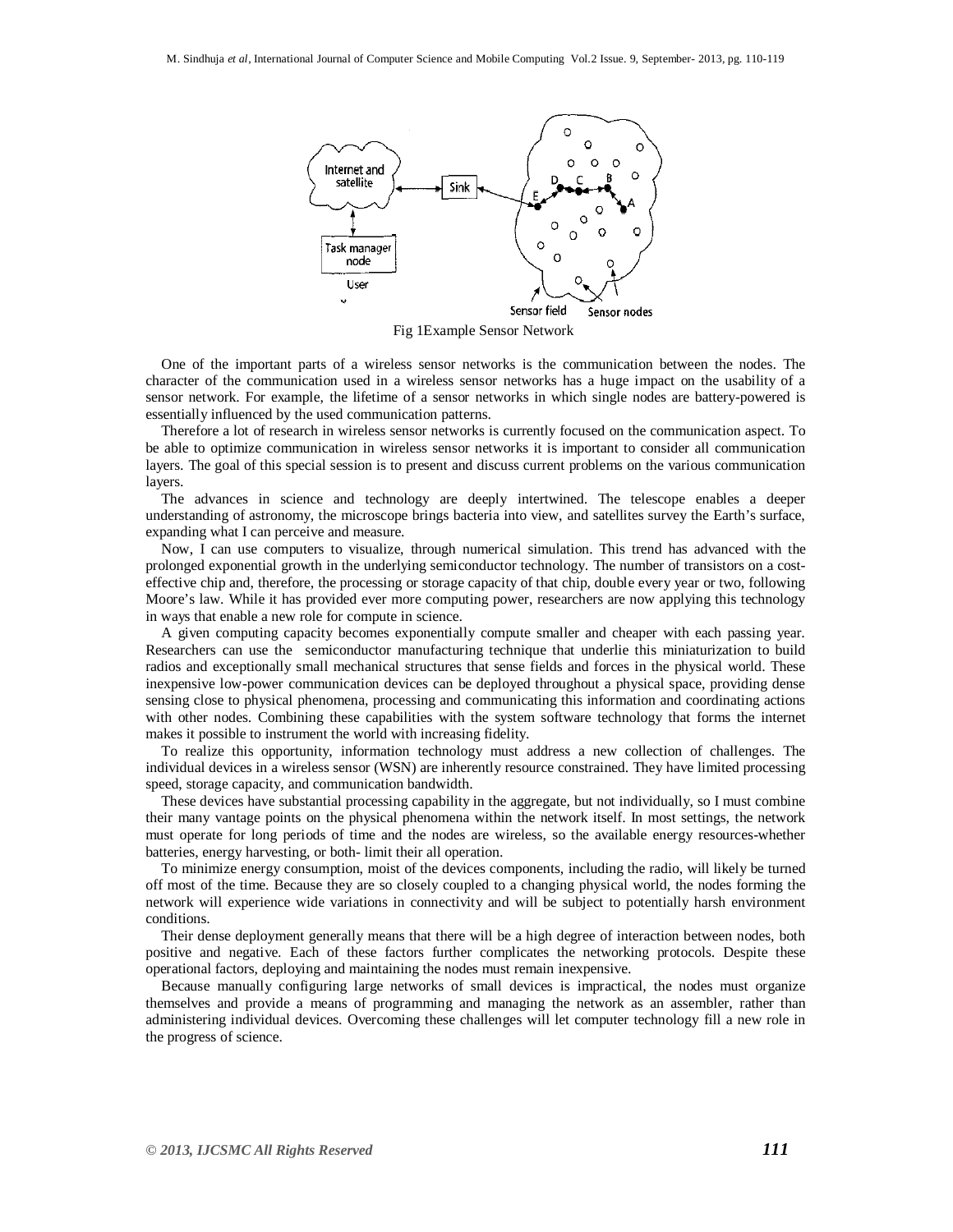# II. **RELATED WORK**

A sensor network provides surveillance of large areas with possibly unprecedented accuracy. Currently, energy supply is one of the fundamental bottlenecks. It is very expensive to replace sensor node batteries once they are deployed, both because of the large number of sensing nodes and because of the typically hazardous or unfriendly environment in which these nodes are deployed. Hence, prolonging battery life is a prime consideration in network design. The existing system advocates employing redundancy to allow some nodes to go to sleep without jeopardizing sensory coverage by using sleep scheduling. These approaches imply that a minimum number of nodes must remain awake for the right degree of coverage to remain satisfied. It is likely that sensor nodes that are awake at any given time do not form a connected graph unless their wakeup times are appropriately synchronized.

The main disadvantage in this system is when a node is in sleep mode and when it is necessary for the node to sense within that time, the data will be blocked till the particular node wakes and it will result in delivery latency and energy loss. So there will be a delay in detecting an event and it will affect the whole network performance.

#### *A. Rare-Event Detection using Optimal Sleep Scheduling*

The proposed system addresses sleep scheduling schemes for minimizing packet delivery latency to a common base-station. The proposed protocol is optimized for detection of rare (but urgent) events. In such applications, network longevity is especially important, since mission lifetime must be appropriately large. Nodes operate at very low duty cycles and do not communicate when an event is detected. Therefore, sensing power as the predominant energy drain over the system lifetime is considered. Once detection occurs, a prompt reaction may be needed.

A sleep scheduling protocol outperforms both random and synchronized scheduling in terms of average detection delay. The protocol is distributed, and has the favorable feature that it guarantees local optimality in that every node ends up with a wakeup point. The proposed protocol will optimize end-to-end delivery latency and is explored to reduce overall surveillance delay and to detect the rare event nodes easily. The protocol will also extend the life time of the sensor network by reducing the energy utilization and increases the information transmission ratio to avoid delay.

#### III. **PROPOSED OPTIMAL SCHEDULING**

The proposed protocol outperforms both random and synchronized scheduling in terms of average detection delay. The protocol is distributed, and has the favorable feature that it guarantees local optimality in that every node ends up with a wakeup point. The Optimal Scheduling protocol (OSP) will optimize end-to-end delivery latency and is explored to reduce overall surveillance delay and to detect the rare event nodes easily. The protocol will also extend the life time of the sensor network by reducing the energy utilization and increases the information transmission ratio to avoid delay.

*A. Optimal Sleep Scheduling Techniques*



Fig 3.1 (a) Example Sensor Monitoring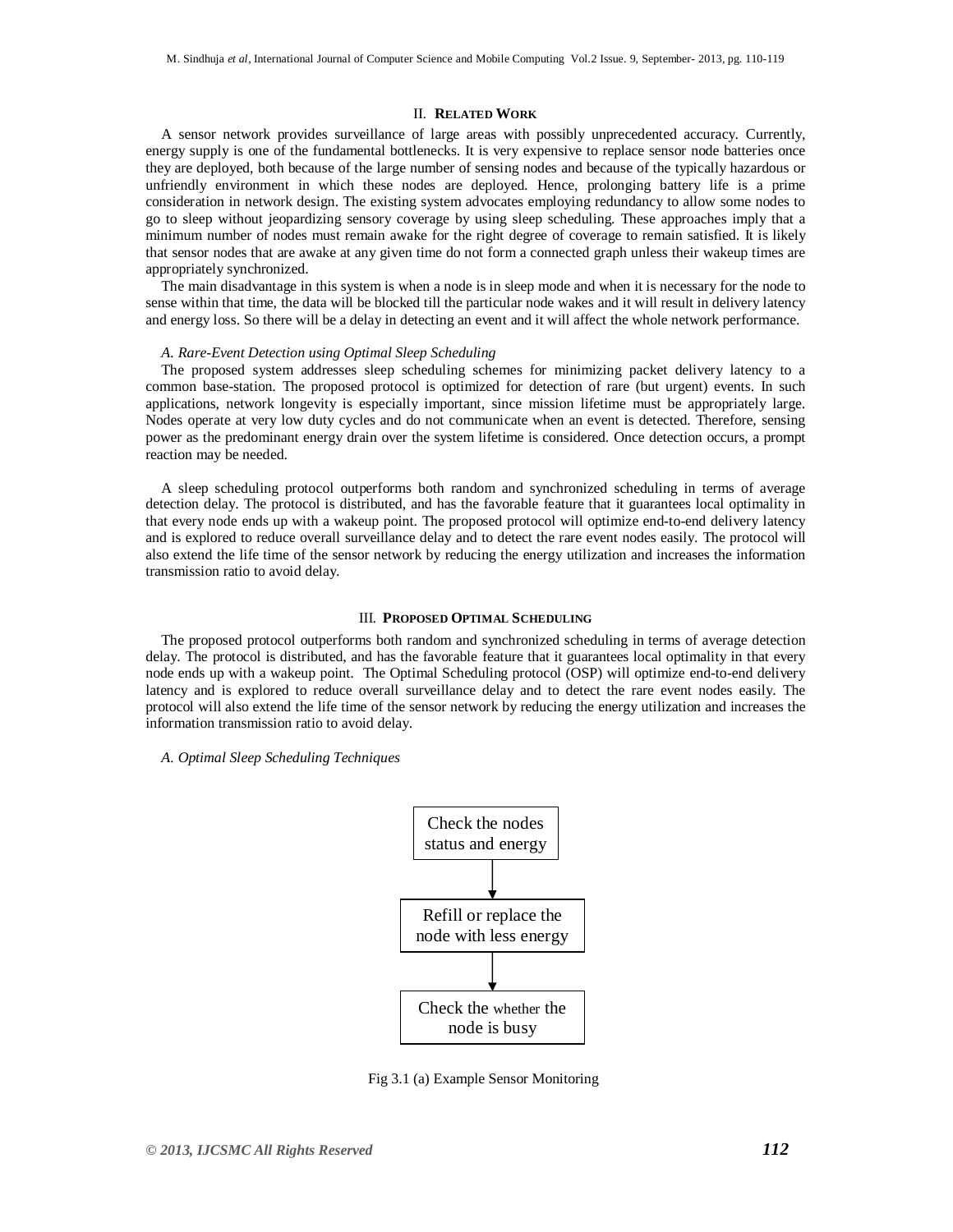In Fig 3.1 (a) each node should contain minimum energy to receive or forward information. For every transaction, we have to Refill the energy. Forwarding nodes should not be in busy state for smooth transaction.

The following fig. 3.2 (b) required information should be typed and source and destination node has to be decided and transmitted. Based on the energy level and status of the node information will be forwarded.



Fig. 3.2 (b) Example Data Dissemination

*B. Rare Event Detection*



Fig 3.2 (c) Example Rare Event Detection

Rare Event Detection (Fig. 3.2. (c) ) techniques is the important factor is event detection which leads to delivery latency. We set the wake up time of every node. Based on this time node decides to forward information.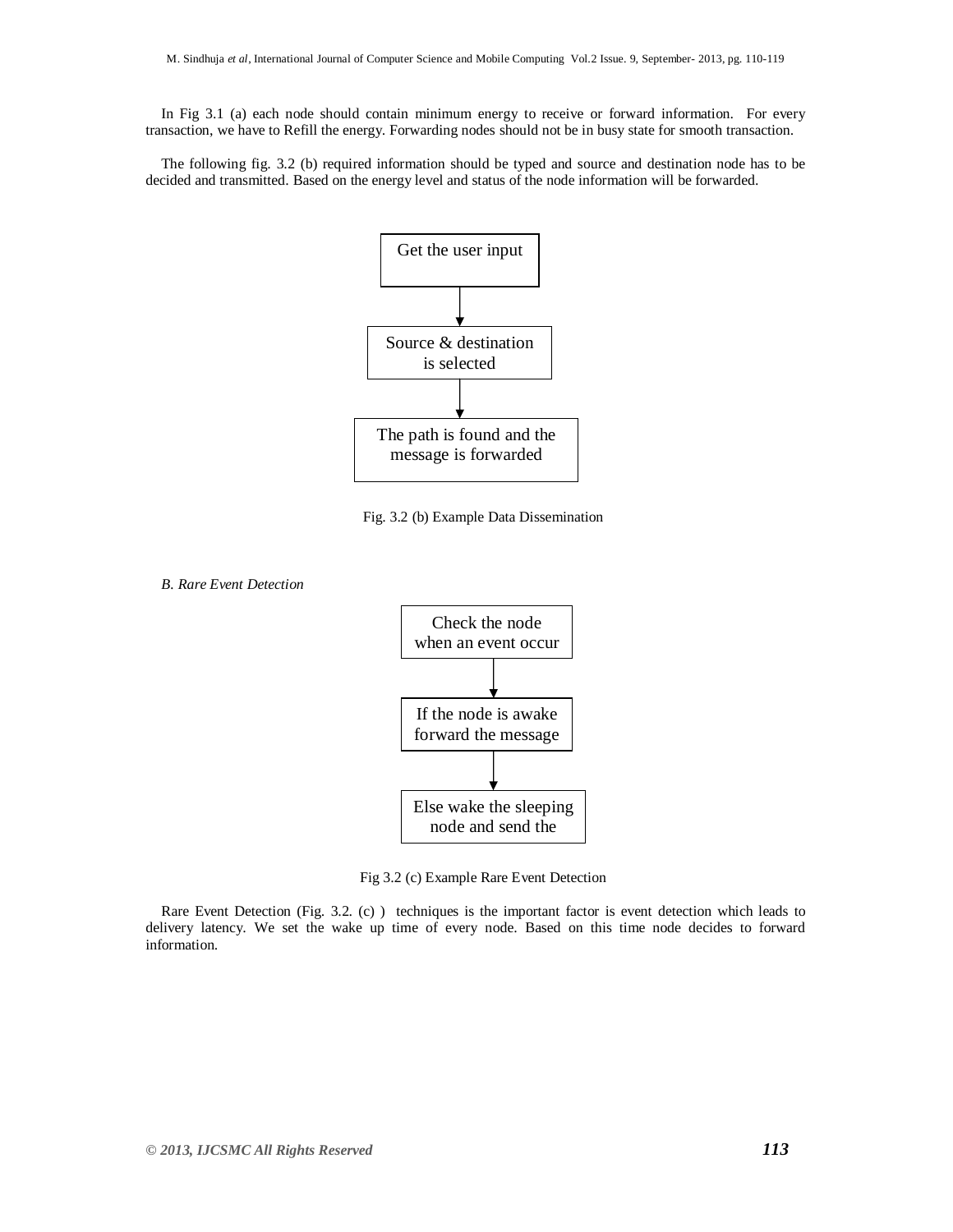# *C. Recalculation*



Fig. 3.3(d) Example Recalculation

Each and every iteration Recalculation [Fig. 3.3 (d)] is updating their wake time up regarding to the neighbor node which is control the delivery latency. We set the proper wake up time for all nodes which overcomes the energy consumption and the delivery latency.

## IV. **ANALYSIS AND SIMULATION**

#### *A. Node Creation*

Node Creation is used to construct the nodes for communication purpose. Initially, give how many nodes need to plot on the screen. Node plotting starts from o to how many nodes we have given to plot. Based on our input we can draw the nodes on the screen at the specified location. X and Y position of every plotting which the location is already selected will be stored into the database. By using this  $X$  and  $Y$  position we will plot the node on the screen.

#### *B. Sensor Node Monitoring*

Each node should contain minimum energy to receive or forward information. For every transaction, we have to Refill the energy if the required energy less. Forwarding nodes should not be in busy state for smooth transaction. Before start the transmission, busy states should be removed and the energy for each node also the important factor. The energy should not less than or equal to 20. If it is less than 20, the transaction is not possible through intermediate nodes. After done these preliminary steps we can start the message transmission.

The power consumed by the sensor nodes can be reduced by developing design methodologies and architectures which help in energy aware design of sensor networks. The lifetime of a sensor network can be increased significantly if the operating system, the application layer and the network protocols are designed to be energy aware. Power management in radios is very important because radio communication consumes a lot of energy during operation of the system. Another aspect of sensor nodes is that a sensor node also acts a router and a majority of the packets which the sensor receives are meant to be forwarded.

Traffic can also be distributed in such a way as to maximize the life of the network. A path should not be used continuously to forward packets regardless of how much energy is saved because this depletes the energy of the nodes on this path and there is a breach in the connectivity of the network. It is better that the load of the traffic be distributed more uniformly throughout the network.

#### *C. Data dissemination*

The required information should be typed and source and destination node has to be decided and transmitted. Based on the energy level and status of the node information will be forwarded. If the busy status is selected at intermediate node, the sending node cannot be used for data transmission. So we have to remove the busy state. The energy reduces for every transaction so we have to refill if energy reduced below 20. Delay time also the important factor to transmit data.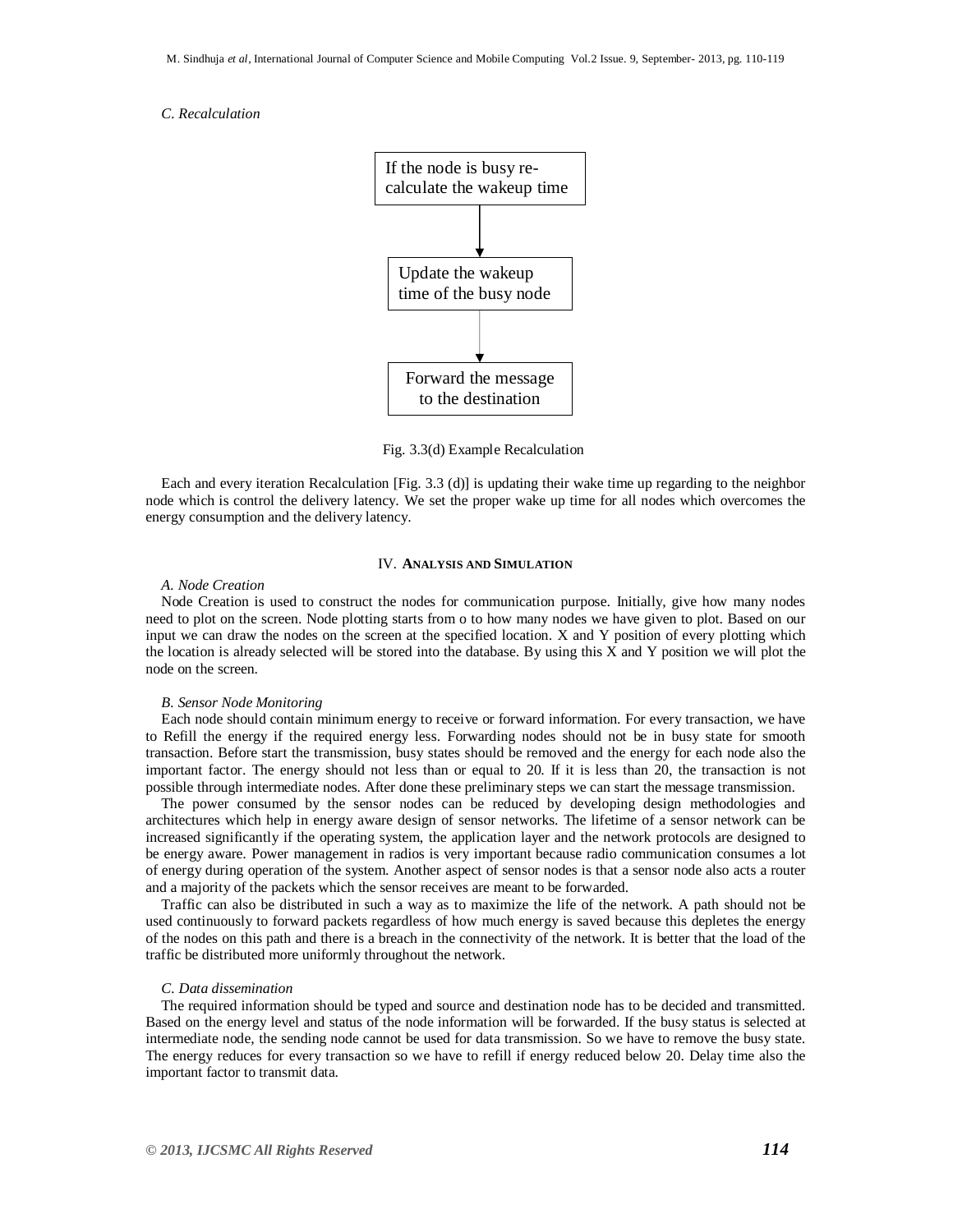Developers use this basic communication capacity to implement protocols that let the collection of nodes transport and process information and coordinate their activities. A basic capability in such networks involves disseminating information over many nodes. This can be achieved by a flooding protocol in which a root node broadcasts a packet with some identifying information. Receiving nodes retransmit the packet so that more distant nodes can receive it. However, a node can receive different versions of the same message from several neighboring nodes, so the network uses the identifying information to detect and suppress duplicates.

Flooding use various techniques to avoid contention and minimize redundant transmissions. The network uses dissemination to issue commands, convey alarms, and configure and task the network. But it also uses dissemination to establish routes. Each packet identifies the transmitter and its distance from the root. To form a distributed tree, nodes record the identity of a node closer to the root. The network can use this reverse communication tree for data collection by routing data back to the root or for data aggregation by processing data at each level of the tree. The root can be a gateway to a more powerful network or an aggregation point within the sensor network, as determined by some higher-level task.

#### *D. Rare Event Detection*

The important factor is event detection which leads to delivery latency. We set the wake up time of every node. Based on this time node decides to forward information.

The protocol is optimized for detection of rare (but urgent) events. In such applications, network longevity is especially important, since mission lifetime must be appropriately large. Nodes operate at very low duty cycles and do not communicate unless an event is detected. Therefore, we consider sensing power as the predominant energy drain over the system lifetime. Once detection occurs, a prompt reaction may be needed (e.g., activating a camera or reporting an emergency).

Consider, for example, the detection of forest fires. There are two natural concerns with this application: first, how long will the networks last once deployed? Second, how responsive will it be in reacting to rare events? The design translates these two questions into two related design parameters; namely, the energy consumption rate (i.e., the duty cycle which determines lifetime) and the surveillance delay. The protocol offers a design space in which the designers can trade-off these parameters in a near-optimal fashion.

Current literature advocates employing redundancy to allow some nodes to go to sleep without jeopardizing sensory coverage. These approaches imply that a minimum number of nodes must remain awake for the right degree of coverage to remain satisfied. A trade-off exists between energy savings and coverage. For example. The partial coverage schemes are investigated to increase energy saving gains. In these efforts, both random and synchronized sleep schedules are proposed and studied for certain scenarios. The former refers to the case where each node independently chooses random sleep and wakeup times.

The latter refers to the case where all nodes go to sleep and wake up together in a synchronized fashion In contrast; we develop a near-optimal deterministically rotating sensory coverage. In this scheme, the area is only partially covered at any point in time. However, any point is eventually sensed within a finite delay bound. The energy/coverage trade-off is thus more meaningfully expressed as one between energy savings and the average detection delay, defined as the average time elapsed between event occurrence at a point and its detection by a nearby sensor.

It is desired to minimize average detection delay subject to a constraint on energy consumption (expressed as a duty-cycle constraint). The goal of this paper is to develop a localized distributed protocol for (near-optimally) solving the aforementioned constrained optimization problem while ensuring upper bounds on the worst-case detection delay. The paper also addresses sleep scheduling schemes for minimizing packet delivery latency to a common base-station. Observe that at very low duty cycles, it is likely that sensor nodes that are awake at any given time do not form a connected graph unless their wakeup times are appropriately synchronized. Such synchronization, however, may deviate from the optimal sleep schedule from the perspective of minimizing average detection delay. We develop a heuristic that provides partial synchronization to reduce delivery latency without significantly impacting the average detection delay.

#### Sleep scheduling

We consider an area covered by sensing nodes. Let some event (e.g., a fire) occur at one point in the area. The maximal detection delay for an event occurring at this point is defined as the longest time that may elapse before the event is detected by a nearby node. The average detection delay for this point is defined as the average time elapsed until the event is detected. The maximal detection delay for the entire area is the largest value of all maximal detection delays at points in the area. Similarly, the average detection delay for the area, denoted γ, is the average value for all detection delays of all points. Trivially, when the area is sensing covered both the maximal detection delay and the average detection delay for the areas are 0, since all events are detected immediately.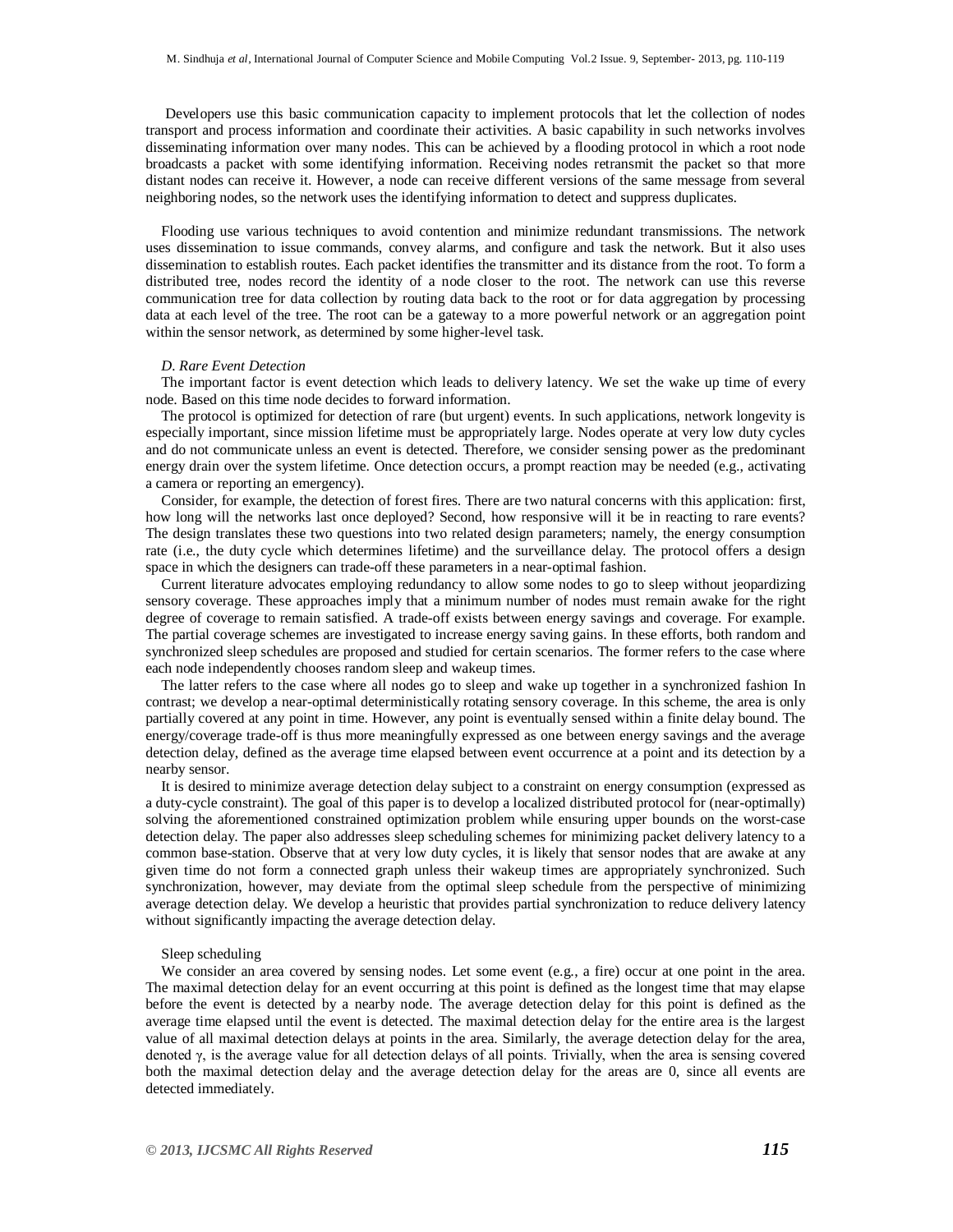Sensors in the area are duty-cycled. Most sensors have a finite .warm-up time Tw upon startup before reliable readings can be reported. Following the warm-up time, a sensor takes a sample of the environment, which itself takes time .This may be followed by other necessary processing which takes time Ts. Hence, from the instant a node is powered on, a minimum time interval Ton=  $Tw + Ts+Tp$ , must elapse before the node can go to sleep again. Given a duty cycle constraint β which defines the maximum percentage of time a node can be awake, the node must sleep for at least a duration Td, where Ton/(Ton+Td)=β. Hence, any event is detected in at most time units. It is desired to minimize the average event detection time. We are especially interested in very low dutycycle operation where Ton<<Td.

Two-level sleep scheduling frameworks are proposed. The first level selects a minimal subset of all deployed nodes, called the primary subset, such that sensing coverage is maintained using the fewest primary nodes. We assume that there are enough nodes in the network for sensory coverage to be achieved. The remaining nodes are turned off. This process is repeated periodically at a fairly large period (e.g., of the order of tens of hours) to change the set of primary nodes so that their energy is not depleted. Algorithms for such rotation have been proposed in prior literature and are not considered in this paper. The second level focuses on the current primary nodes. It contributes further energy savings by duty-cycling these nodes at a higher frequency (e.g., seconds or minutes). That is to say, each node in the primary subset sleeps for Td then wakes up for Ton, where Ton/(Ton+Td)=β, the desired duty cycle . Our purpose, in this paper, is to coordinate the duty cycles of primary nodes such that the average detection delay in the area is minimized.

One interesting remark is that although the maximum energy savings by first level scheduling are bounded by the need to maintain sensory coverage, the second level savings can be made arbitrarily large by decreasing the duty cycle of primary nodes. In principle, there is no lower bound on energy consumption after the second level scheduling. The only consideration is that lowering the duty cycle increases average detection delay.

#### *E. Recalculation*

For every iteration, we have to update their wake time up regarding to the neighbor node which is control the delivery latency. We set the proper wake up time for all nodes which overcomes the energy consumption and the delivery latency.

# Sleep schedule optimization:

The protocol is distributed, and has the favorable feature that it guarantees local optimality in that every node ends up with a wakeup point that cannot be further improved in terms of the average detection delay within its sensing range. We also present a protocol for optimizing end-to-end delivery latency. The combination of these two protocols is explored to reduce overall surveillance delay.

Our overall algorithm for minimizing detection delay is a three stage transition process, shown in Figure 4.1



Fig. State Transmission of Optimization

The system assumes that neighboring nodes have approximately synchronized clocks. Protocols for clock synchronization in sensor networks can be found .Each node starts at Stage 1, where it randomly picks an initial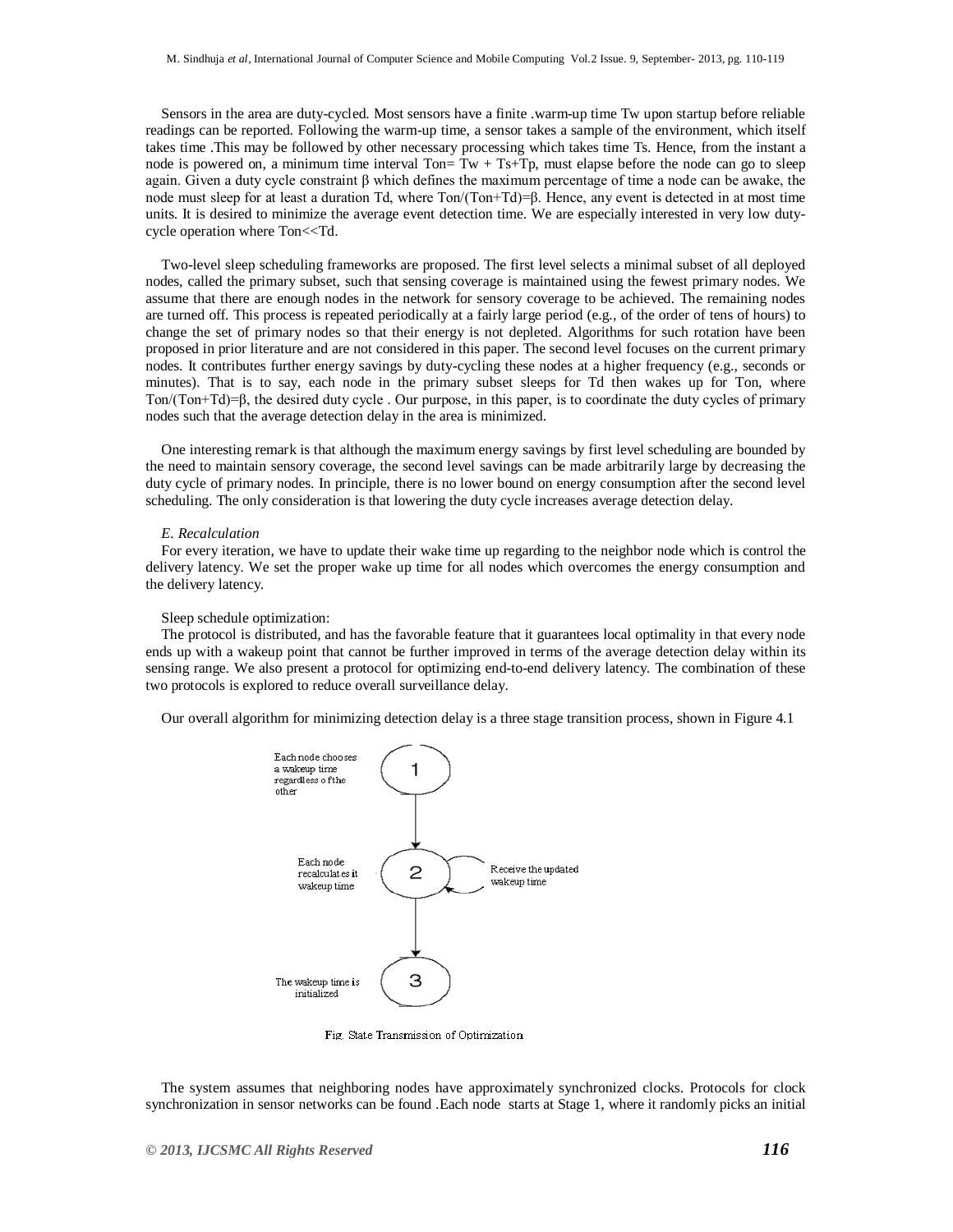wakeup time, ti<sup>[0]</sup> for itself on a common timeline in the cyclic interval [0,Td+Ton]. For the purposes of this analysis, the wakeup time denotes the instant at which the node's wakeup interval Ton starts.

The initial selection of the wakeup times of different nodes is completely uncoordinated. Each node communicates its randomly chosen wakeup time to its neighbors, sets up an iteration timer to fire at a period Tc, and enters Stage 2. Observe that in this stage all primary nodes are still awake (i.e., have not yet started their duty cycling). The period Tc is called the schedule iteration period, which is different from the period Ton+Td of the would-be duty cycles.

In Stage 2, each node undergoes multiple schedule iterations. Within a single iteration, a node makes at most one adjustment to its wakeup time to reduce the average detection delay. Ultimately, a local minimum is reached where no more reductions can be obtained. More specifically, when the iteration timer of node i fires, denoting the beginning of a new schedule iteration,  $k$ , the node considers adjusting its wakeup time from ti[k-1](the value chosen in the previous iteration) to a new value ti[k], This new value should minimize the average detection delay in the area within nodes i's sensing range, denoted γi[k], given the updated wakeup times received from i's neighbors in the last iteration. Note that by neighbors, we are only referring to those nodes that have overlapping sensing ranges with the current node, since for the current node, only the waking times of these sensing neighbors are relevant.

If the difference between the old and new detection delays ( $\gamma$ i[k]- $\gamma$ i[k-1]) is larger than a preset threshold, the new wakeup time, is adopted and the node reports this new wakeup time to all its neighbors. Otherwise, the old wakeup time, ti [k-1], remains in place and no updates are sent. The node then waits for the next invocation of the iteration timer Tc to start a new iteration.

If the node does not receive any updates within iteration and has not changed its own wakeup time, it enters Stage 3 in which it starts duty-cycling, phased in accordance with its computed wakeup time. Once all nodes reach Stage 3, we consider the detection delay optimization complete. Note that, since clocks drift over time, the duty cycle period Td+Ton must be large enough to accommodate a fair amount of phase drift without the need for clock re-synchronization. This constraint is met naturally, since we are interested in very low duty cycles (Td>>Ton) in which Td must be reasonably large.





Average Delay

From the above figure we can say that packet delivery ratio is high for both the sleep scheduling techniques. The proposed protocol optimizes the delay when compared to the existing system.

#### Life Time Ratio

From the above figure we can say that the life time is high for both the sleep scheduling techniques. The proposed protocol maximizes the expected life time of the system when compared to the existing system.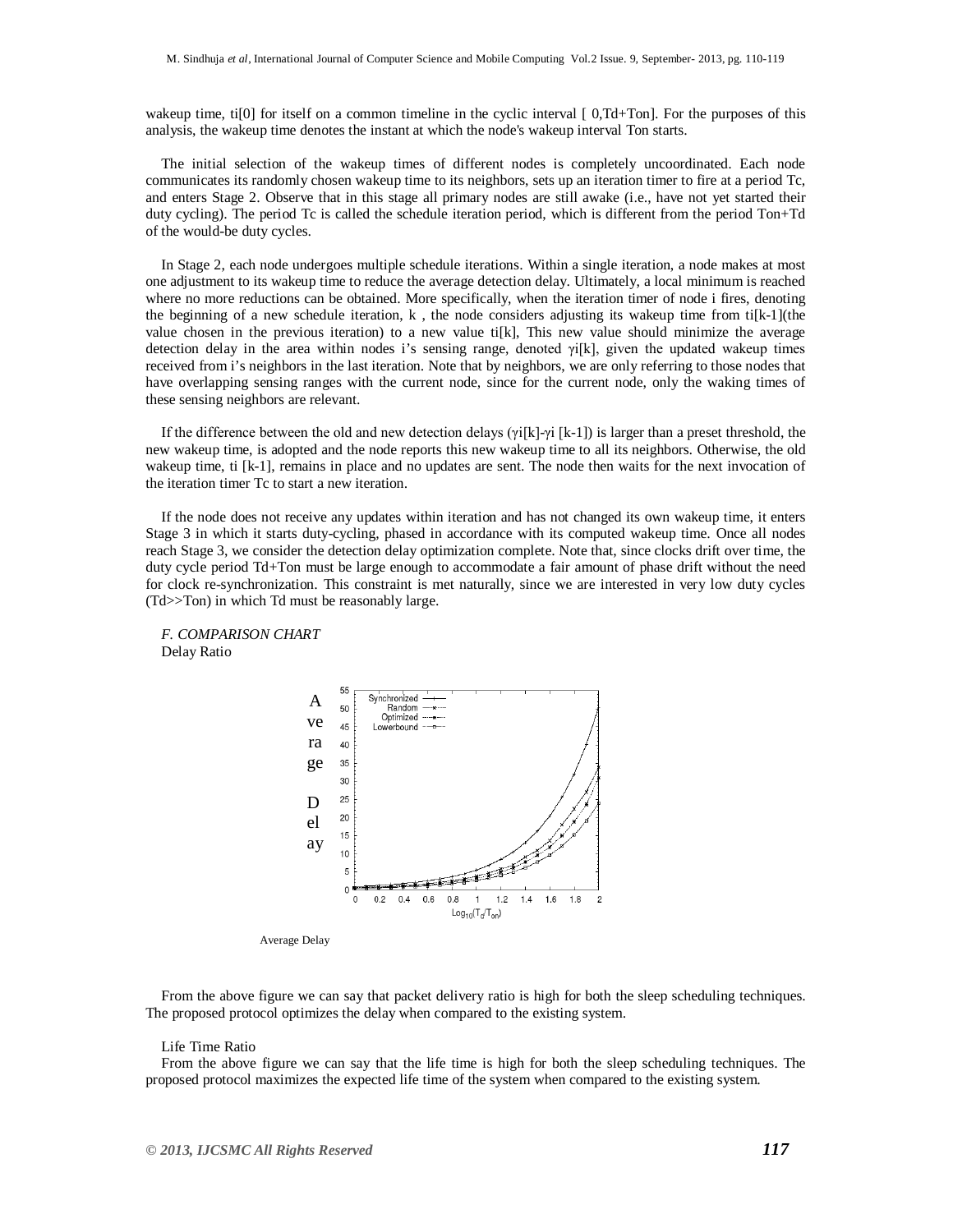#### Delay Vs Life Time



In the above figure we are comparing the life time and delay for both the sleep scheduling techniques. The proposed protocol maximizes the expected life time and minimizes delay when compared to the existing system.

## V. **CONCLUSION**

The delay is considered to be composed of detection delay and delivery delay, and propose optimizations for both. The protocol is distributed, and has the favorable feature that it guarantees local optimality in that every node ends up with a wakeup point. The proposed protocol optimized end-to-end delivery latency and is explored to rare event nodes easily. The protocol will also extend the life time of the sensor network by reducing the energy utilization increases the information transmission ratio to avoid delay. The final outcome is a flexible framework in which application designers can trade-off energy versus latency of event detection.

This is in contrast to data collection networks that continuously stream periodic data to a collection center. The study reported in this work is a step towards more general models that optimize performance in the presence of communication as well. A general study of optimizing detection delay for moving targets is another worthy extension. This issue is to be considered as the future work.

#### **REFERENCES**

- [1] S. Ren, Q. Li, H.N.Wang, X. Chen, and X. Zhang, ".Probabilistic coverage for object tracking in sensor networks". in Mobicom 2004 Poster Session, 2004.
- [2] C. Gui and P. Mohapatra, ."Power conservation and quality of surveillance in target tracking sensor networks,". in ACM Mobicom, 2004.
- [3] M.Maroti, B.Kusy, G.Simon, and A.Ledeczi, ."The flooding time synchronization protocol" in ACM Sensys, 2004.
- [4] Xsm website http://cast.cse.ohio-state.edu/exscal/..
- [5] X. W. et al.,"Integrated coverage and connectivity con\_guration in wireless sensor networks". in ACM SenSys, 2003.
- [6] T. Yan, T. He, and J. A. Stankovic, "Differentiated surveillance for sensor networks". in ACM SenSys, 2003.
- [7] D. Tian and N.D.Georganas, ."A node scheduling scheme for energy conservation in large wireless sensor networks". in Wireless Communications and Mobile Computing Journal, 2003.
- [8] T.He, S.Krishnamurthy, J.A.Stankovic, T. Abdelzaher, L. Luo, R. Stoleru, T. Yan, L. Gu, G. Zhou, J. Hui, and B. Krogh, .Vigilnet:an "integrated sensor network system for energy-ef\_cient surveillance" In submission to ACM Transaction on Sensor Networks, 2004.
- [9] L. Gu and J. "Stankovic, .Radio-triggered wake-up capability for sensor networks,". in IEEE RTAS,